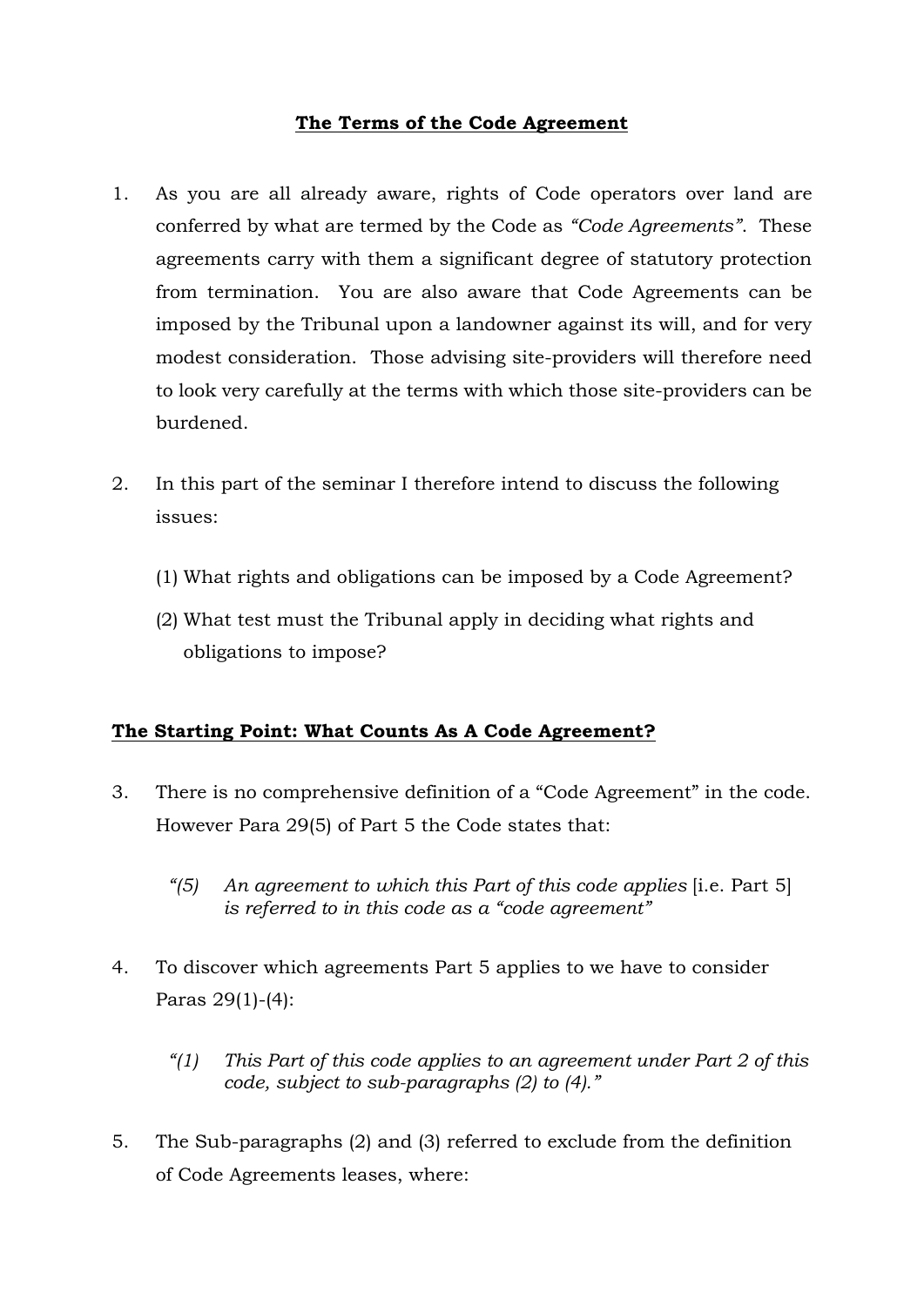- (a) the primary purpose of the lease is not to grant Code Rights, and
- (b) Part 2 of the Landlord and Tenant Act 1954 (or its Northern Irish equivalent<sup>1</sup>) applies, whether or not the those leases are contracted out of the security of tenure provisions of the 1954 Act.
- 6. You will note that this exclusion presupposes that a lease whose primary purpose is the conferral of Code Rights would be capable of being a Code Agreement.
- 7. So, noting this exception, we must now turn to Part 2 of the Code (that is, Paras 8 to 14).
- 8. Part 2 of the Code is entitled *"Conferral of Code Rights"* and sets out how Code Rights may be conferred by written agreements between a Code operator and the occupier of land, and who else may be bound by such an agreement2. So (at least by implication) an agreement *"under Part 2 of this code"* – that is, a Code Agreement - is an agreement which successfully confers Code Rights by purporting to do so, and by complying with the other requirements of Part 2.
- 9. Para 11 sets out a number of requirements of such an agreement. Drawing all these points together, we find that a Code Agreement has the following characteristics:
	- It must, by definition, confer one or more Code Rights.
	- It may only be conferred on an operator by an agreement between the occupier of the land and the operator<sup>3</sup>: para 9

**.** 

<sup>1</sup> The Business Tenancies (Northern Ireland) Order 1996

<sup>2</sup> Part 2 also deals with who can be bound by an agreement. On category of person who can be bound is a person who agrees to be bound. Such an agreement must also be in writing and, within the parlance of the Code, is probably also to be termed a 'Code Agreement'. However, this does not affect the issues dealt with in this paper.

<sup>&</sup>lt;sup>3</sup> A point which has caused CTIL's claim in CTIL v. Compton Beauchamp [2019] UKUT 107 to fail. That case is subject to appeal and has caused some other CTIL cases (including CTIL v. Keast [2019] UKUT 116) to be stayed pending the outcome of the appeal.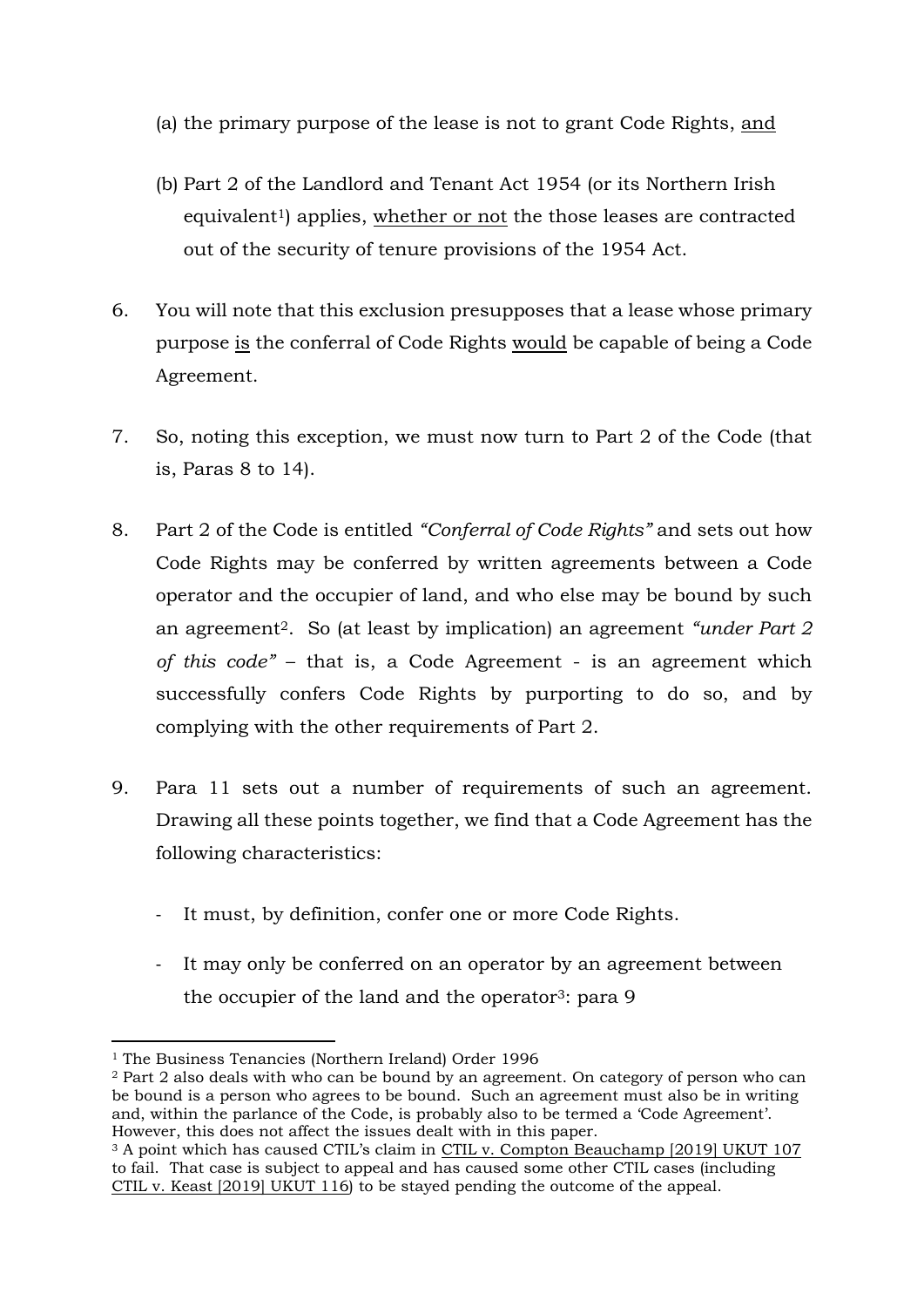- It must be made in writing: para 11(1)(a)
- It must be signed by the parties (or on their behalf): para  $11(1)(b)$
- It must state for how long the Code Right is exercisable: para  $11(1)(c)$
- It must state the period of notice (if any) required to terminate the agreement: para 11(1)(d)
- 10. As you also will know, Para 3 defines the expression "Code Right" as a right, for the statutory purposes:
	- *"(a) to install electronic communications apparatus on, under or over the land,*
	- *(b) to keep installed electronic communications apparatus which is on, under or over the land,*
	- *(c) to inspect, maintain, adjust, alter, repair, upgrade or operate electronic communications apparatus which is on, under or over the land,*
	- *(d) to carry out any works on the land for or in connection with the installation of electronic communications apparatus on, under or over the land or elsewhere,*
	- *(e) to carry out any works on the land for or in connection with the maintenance, adjustment, alteration, repair, upgrading or operation of electronic communications apparatus which is on, under or over the land or elsewhere,*
	- *(f) to enter the land to inspect, maintain, adjust, alter, repair, upgrade or operate any electronic communications apparatus which is on, under or over the land or elsewhere,*
	- *(g) to connect to a power supply,*
	- *(h) to interfere with or obstruct a means of access to or from the land (whether or not any electronic communications apparatus is on, under or over the land), or*
	- *(i) to lop or cut back, or require another person to lop or cut back, any tree or other vegetation that interferes or will or may interfere with electronic communications apparatus."*
- 11. So, drawing all these strings together (and subject to the exception for business tenancies not granted primarily to confer Code Rights) a: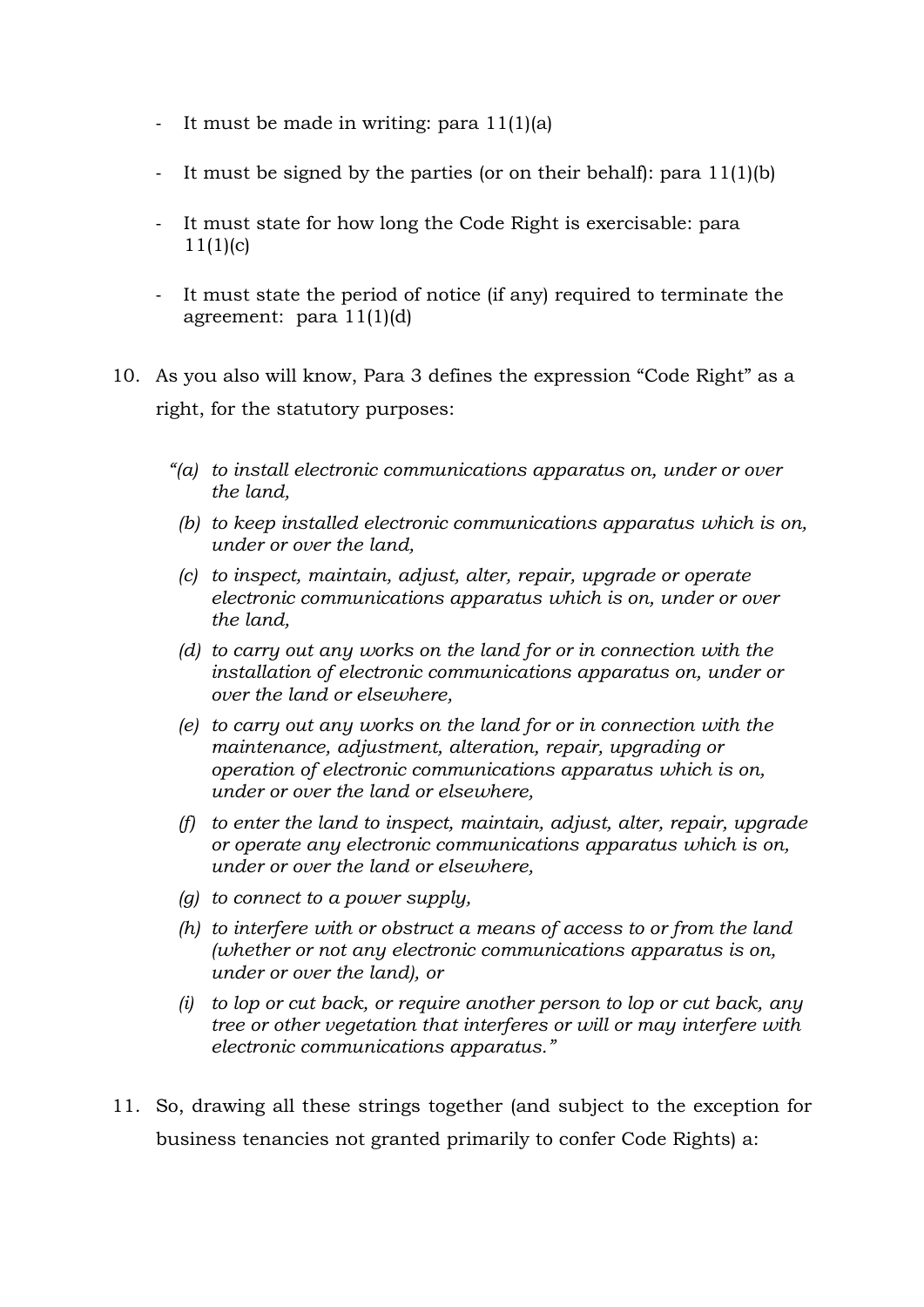- a) written agreement;
- b) between the occupier of land and a code operator;
- c) signed by them both (or on their behalf);'
- d) for a defined duration,
- e) which confers at least one of the Para 3 list of Code Rights,

is a Code Agreement, whatever its other characteristics.

- 12. The Code provides that provisions of an agreement which is a Code Agreement are void to the extent that they prevent or limit:
	- (i) The assignment of the agreement to another operator (except for conditions of the agreement making assignment conditional upon the provision of a guarantor): Para 16
	- (ii) The upgrading or sharing of the electronic communications equipment to which it relates: Para 17

So, whether the parties intended it or not, a Code Agreement will necessarily permit sharing, upgrading or assignment.

13. Since Part 2 does not prohibit the inclusion of anything else in a Code Agreement, an operator and a landowner are free to include anything else they like. As long as it confers at least one Code Right, and satisfies the other requirements of Part 2, it is a Code Agreement. It is subject to the various provisions and protections of the Code, and will have the various other characteristics of a Code Agreement, such the security of tenure provided by the statutory continuation provisions of Part 5.

#### **So what Code Agreements can a Tribunal impose?**

14. So far everything is simple. The parties are free to agree anything they like and, if they agree to confer a Code Right in a suitable written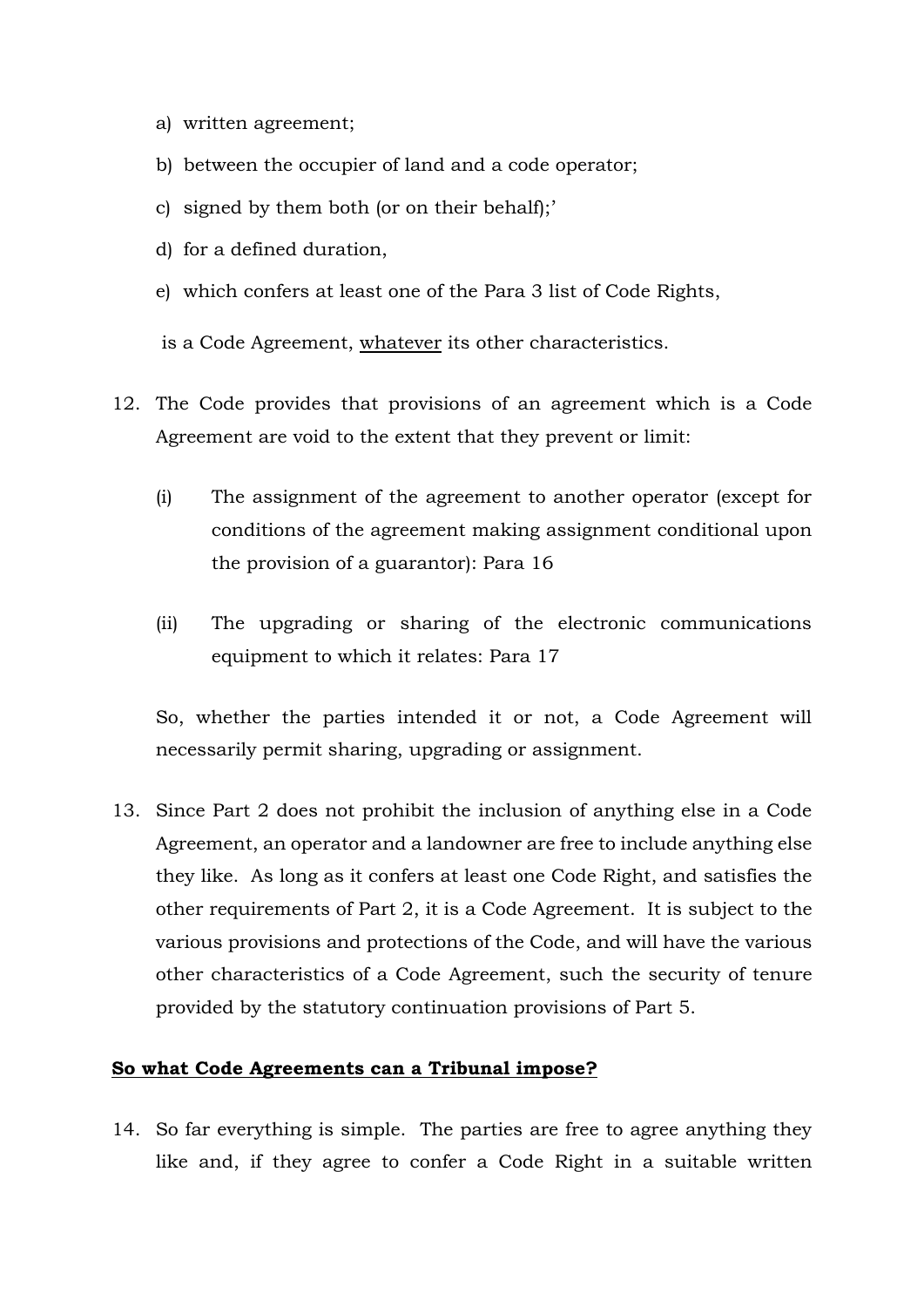agreement, that agreement will attract the consequences of being a Code Agreement. If the agreement requires the site-provider to send a birthday card to the operator on the anniversary of the erection of the communications mast that is no problem, and that obligation will continue until the agreement is determined in accordance with Part 5. Of course, since this is a consensual process, there is no injustice in permitting the parties to agree to any obligation they like.

- 15. More potential complexity and/or injustice may arise because, as we also know, *"Code Agreements"* can also be imposed by order of the Tribunal, against the will of the site-provider. By definition, the site-provider is not agreeing to be bound by the obligations within the agreement and the agreement represents a significant interference with his freedom to contract (or not), and the free use of his land. In this context, the allimportant questions become:
	- (1) Exactly what rights and obligations can a Tribunal *impose* within a Code Agreement?
	- (2) What tests must the Tribunal apply when deciding whether to do so?

Can the Tribunal impose an obligation on the site-provider to serve the birthday cards?

### **Summary of the compulsory regime**

- 16. First, a very brief summary of the statutory provisions which deal with the imposition of Code Agreements:
	- (1) Part 4 gives the Tribunal a power to impose *"an agreement on a person by which the person confers or is otherwise bound by a code right"*: Para 19(a)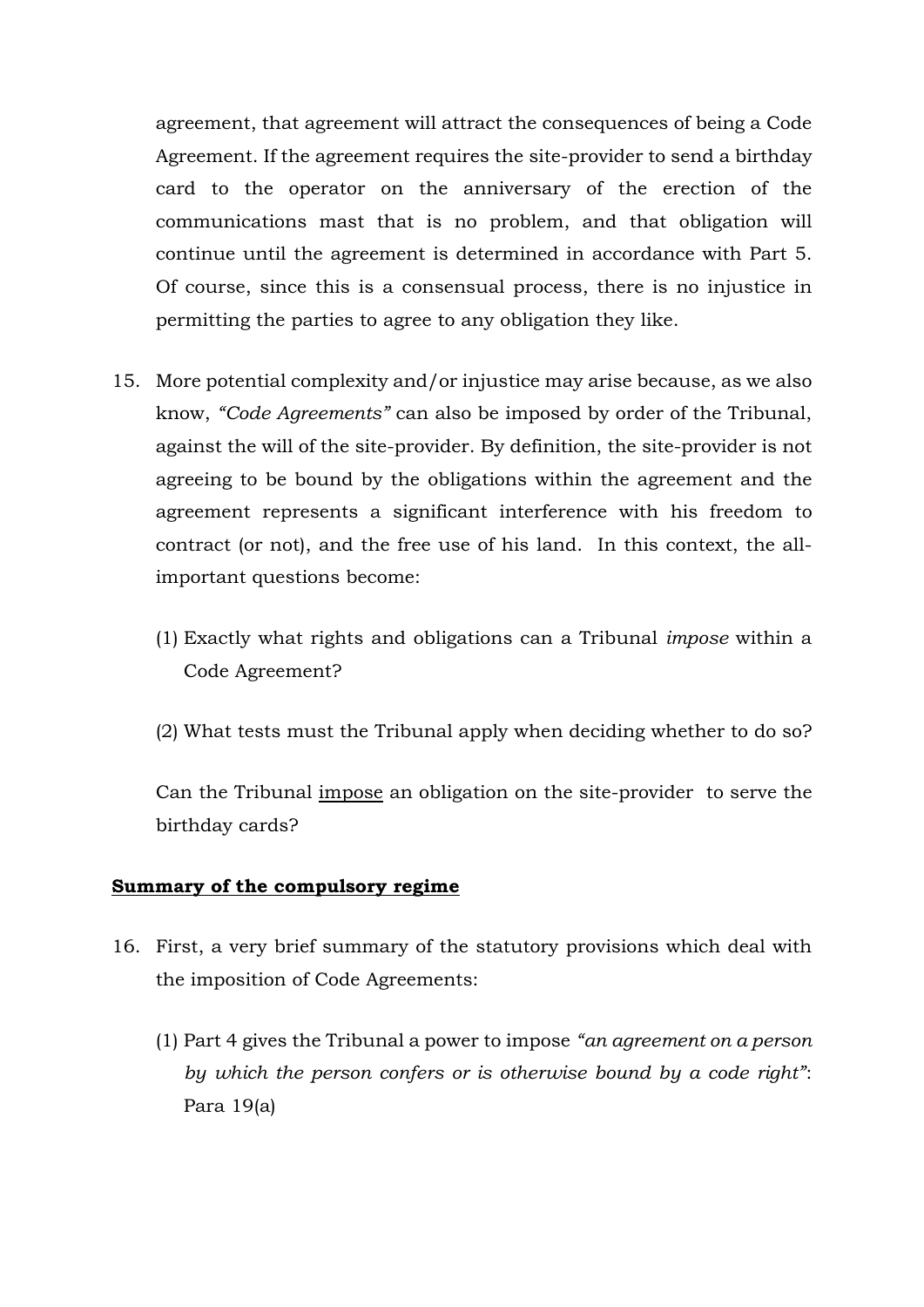- (2) The power arises where *"an operator requires a person (a "relevant person") to agree to confer a code right on that operator"*: Para 20(1)<sup>4</sup>
- (3) The operator must first give the relevant person a notice in writing *"setting out the code right, and all of the other terms of the agreement that the operator seeks"* and stating that the operator seeks its agreement: Para 20(2)
- (4) If no agreement occurs within 28 days, the operator may apply to the Tribunal for an order which *"imposes on the operator and the relevant person an agreement between them which … confers the code right on the operator"*: Paras 20(3) & 20(4)
- (5) The Tribunal is not bound to impose an agreement in the precise terms of that sought by the operator. It may "*impose an agreement which gives effect to the code right sought by the operator with such modifications as the court thinks appropriate"*: Para 23(1)
- (6) If the Tribunal does make such an order, it *"takes effect for all purposes of [the] code as an agreement under Part 2 of this code between an operator and a relevant person":* Para 22.

### **The tests which the Tribunal must apply**

**.** 

17. Paragraph 21 imposes two preconditions upon the making of an order which the Tribunal must find are met in order for any order to be made at  $a115$ :

<sup>4</sup> Para 20 also deals with the power to cause other persons to be bound by code agreements. The concept of the 'relevant person' therefore includes (a) occupiers of the land, who can confer rights, and (b) those who the operator might also wish to be bound by the rights, such as a site-owner who is not in occupation. But it is only the occupier who can confer, and be compelled to confer, the code rights: see CTIL v. Compton Beauchamp Estates (ibid). <sup>5</sup> As Nicholas Taggart has addressed, it is also precluded from making an order if it the relevant person intends to redevelop all or part of the land to which the code right would relate, or any neighbouring land, and could not reasonably do so if the order was made (para 21(5)).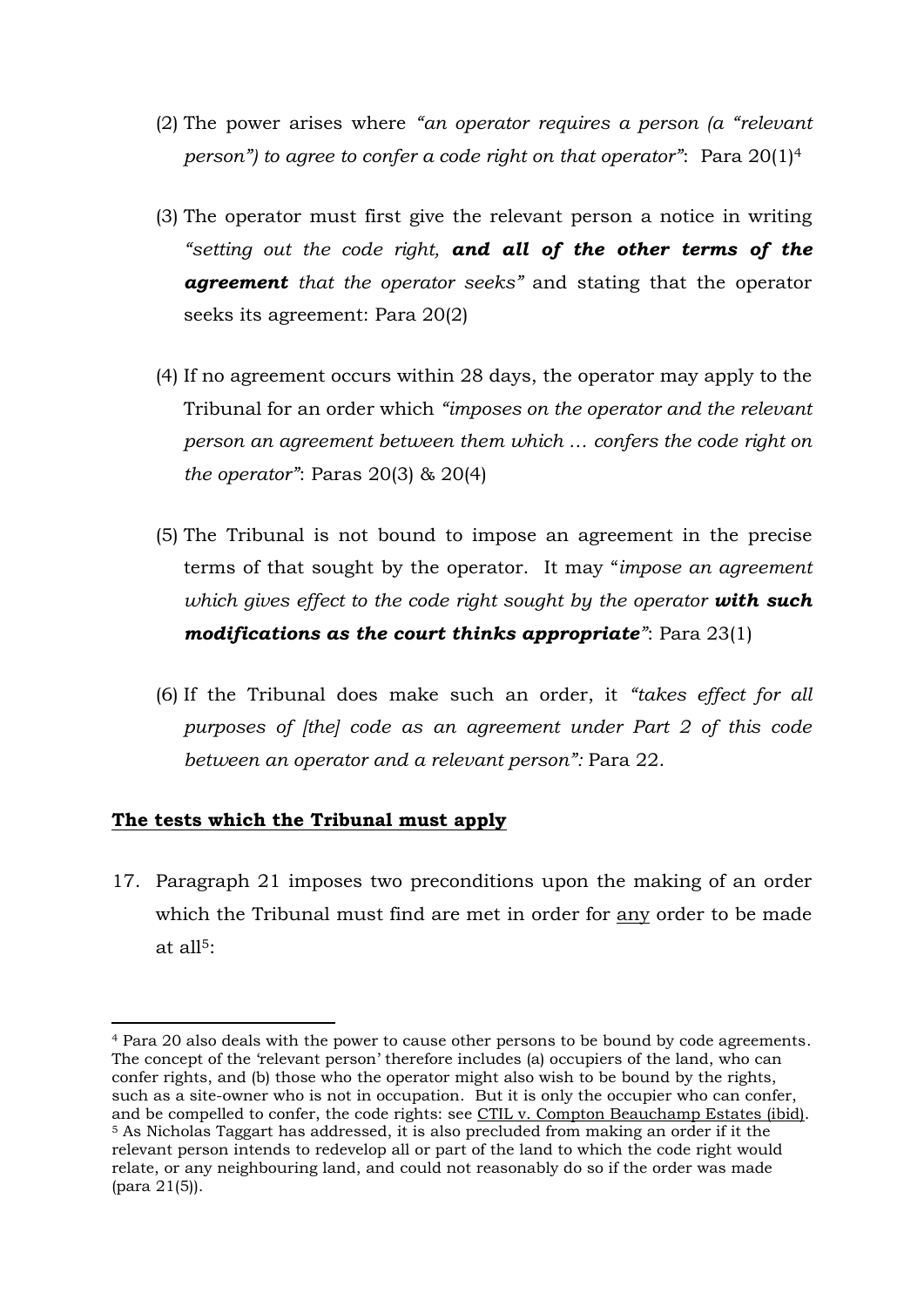- (1) That the *"prejudice caused to the relevant person by the order is capable of being adequately compensated in money"6*;
- (2) *"that the public benefit likely to result from the making of the order outweighs the prejudice to the relevant person"* having regard to *"the public interest in access to a choice of high quality electronic communications services"*
- 18. As already indicated, the Tribunal is not bound merely to make an order imposing the exact agreement which was sought by the Code operator in its Para 20 notice, or alternatively dismiss the application altogether. By Para 23(1) the Tribunal may: *"impose an agreement which gives effect to the code right sought by the operator with such modifications as the court thinks appropriate".* So, if the Tribunal considers that some of the operator's proposed terms are not "appropriate", or it is "appropriate" to include some other terms, then the Tribunal must modify the agreement accordingly, before (if it is satisfied that the two preconditions are then met) granting the order which imposes it on the site-provider. I will come back to the criteria against which 'appropriateness's is to be judged.
- 19. Moreover, by Para 23(2) the Tribunal:

**.** 

*"must require the agreement to contain such terms as the [Tribunal] thinks appropriate, subject to sub-paragraphs (3) to (8)".*

20. Sub-paras 23(3) and 23(4) require the Tribunal to includes terms, in any agreement it imposes, as to the payment of consideration, which is to be determined in accordance with Para 24.

<sup>6</sup> Of this, the Deputy President has said: *"It may be better not to speculate on what type of prejudice would be incapable of adequate compensation by money and to leave it to individual cases to provide examples, but there may be cases in which aesthetic or personal considerations meant that compensation for any diminution in financial value did not provide adequate recompense for the prejudice that the building owner might suffer."* EE & Hutchison 3G UK Ltd v. Islington [2018] UKUT 361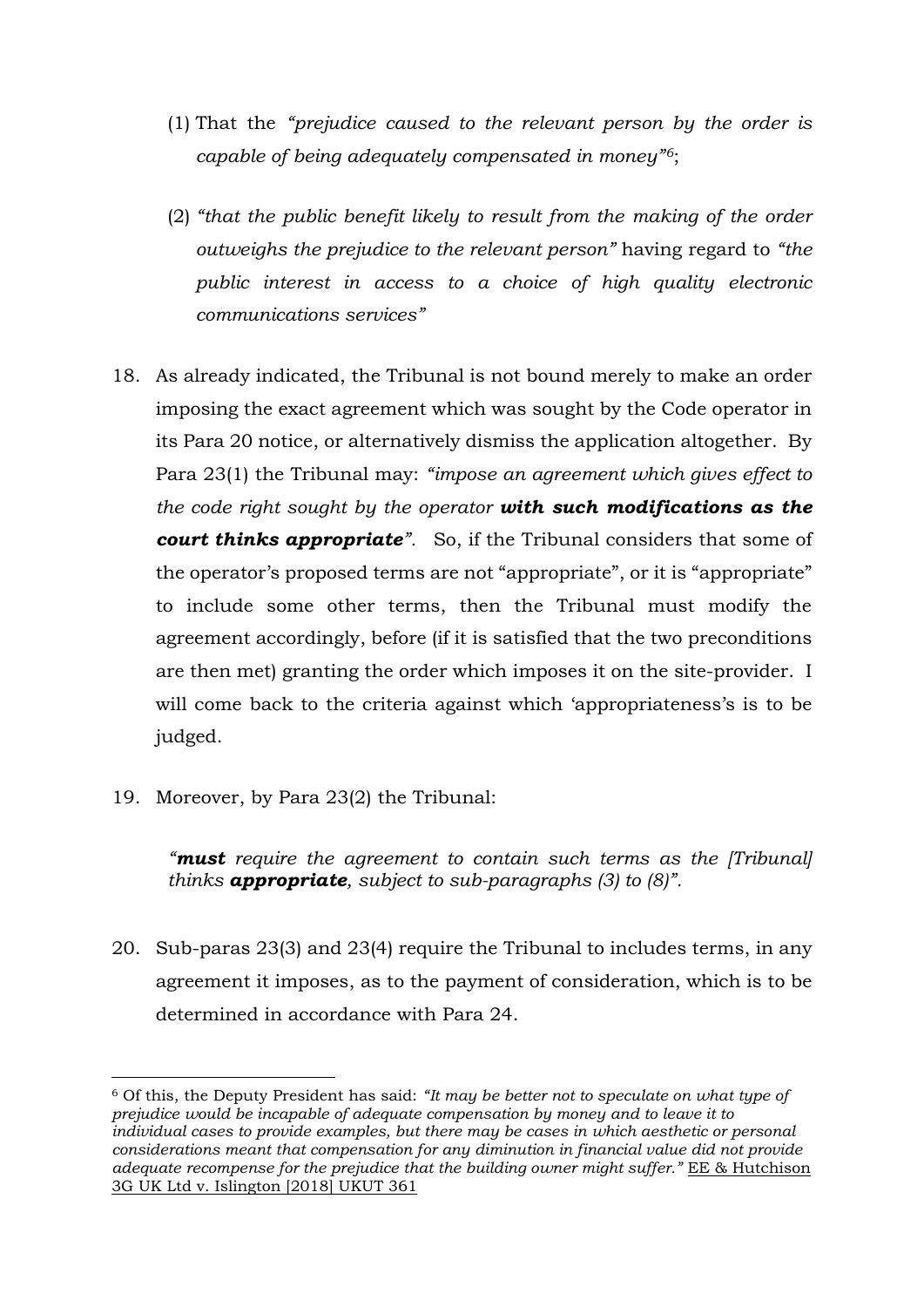- 21. By Sub-para 23(5) the Tribunal must also include those terms which the Court *"thinks appropriate for ensuring that the least possible loss and damage is caused by the exercise of the code right"* to occupiers of the land, to those with interest in it, or to those who are from time to time on it (regardless of whether they will be made parties to the agreement).
- 22. By Sub-para 23(7) the terms of the agreement must specify how long the Code Rights are exercisable.
- 23. By Sub-para 23(8) the Tribunal is required to consider whether to make the agreement terminable (and, if so, in what circumstances), and whether to include lift-and shift provisions.

# **So, apart from those provisions actually conferring the para 3 Code Rights, and those which the Tribunal is required to impose, what** *else* **might be contained in an imposed Code Agreement?**

## (1) Further "implicit" Code Rights

- 24. Firstly, although we have a defined list of "Code Rights" within Para 3 of the Code, it is right to note that this list may not be absolutely exhaustive of the possible rights which can be conferred upon Code Operators, applying the usual principles of statutory interpretation.
- 25. Express powers which are granted to a body by Parliament will also carry with it further implicit powers where these can be can be fairly regarded as incidental to, or consequent upon, the grant of the express power, and if the exercise of the implicit power can be reasonably and properly said to meet the purpose of the express power: see A-G v. Great Eastern Railway Co (1880) 5 App Cas 473 per Lord Selborne at 478 and Lord Blackburn at 481.
- 26. So, for example, in CTIL v. University of London [2018] UKUT 0356 (in relation to which permission to appeal has been granted) the tribunal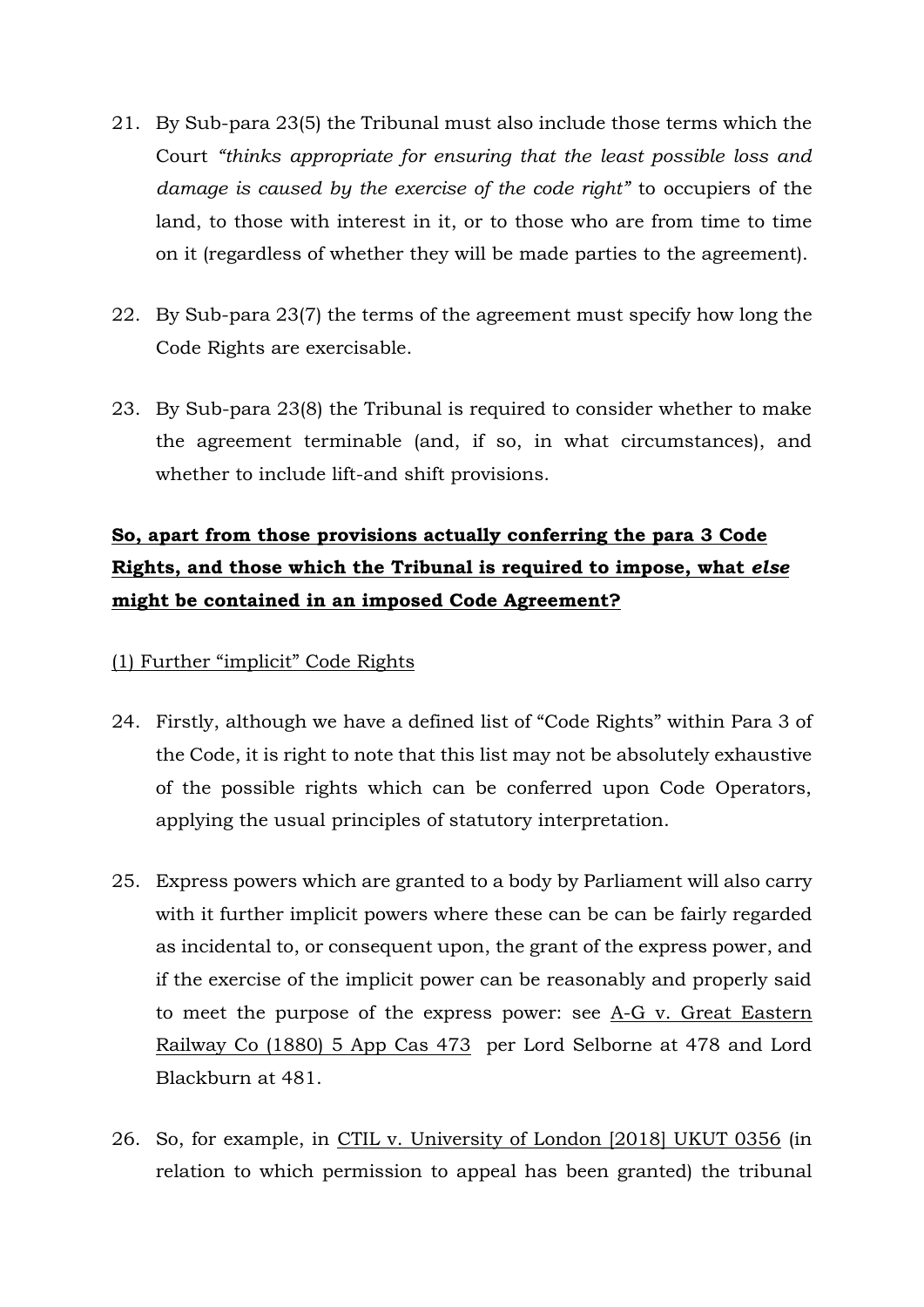held that the right in para 3(a) *"to install electronic communications apparatus on, under or over the land"* would include an implied Code Right to enter land on which an operator might want install equipment upon, in order to carry out preparatory surveys to see whether they did, in fact, wish to install equipment there, if that was not already within the scope of the Code Rights listed in Para 3.

27. However, this principle of statutory interpretation is not a charter for a Tribunal to identify and grant to operators any further power which the Tribunal thinks might be useful, or which might assist an operator's business:

*"The authorities… show that a power is not incidental merely because it is convenient or desirable or profitable":* Hazell v. Hammersmith & Fulham [1992] 2 AC 1 per Lord Templeman at p. 31.

*"It is not sufficient that such a power be sensible or desirable. The implication has to be necessary in order to make the statutory power effective to achieve its purpose"*: Ward v. Commissioner for Police of the Metropolis [2006] 1 AC 23, per Baroness Hale PSC at [24].

## (2) Other "terms" of the Agreement

- 28. We know that the Agreement can (indeed must) include other terms, beyond those which explicitly confer the code rights themselves, because the relevant provisions which I have summarised above expressly require the Tribunal:
	- (a) to include terms which are "appropriate" to protect users of the site.
	- (b) to include certain specific terms (as to consideration, as to duration, and such as ensure "least possible loss and damage" to a range of people); and
	- (c) to consider including other terms (break options and lift and shift).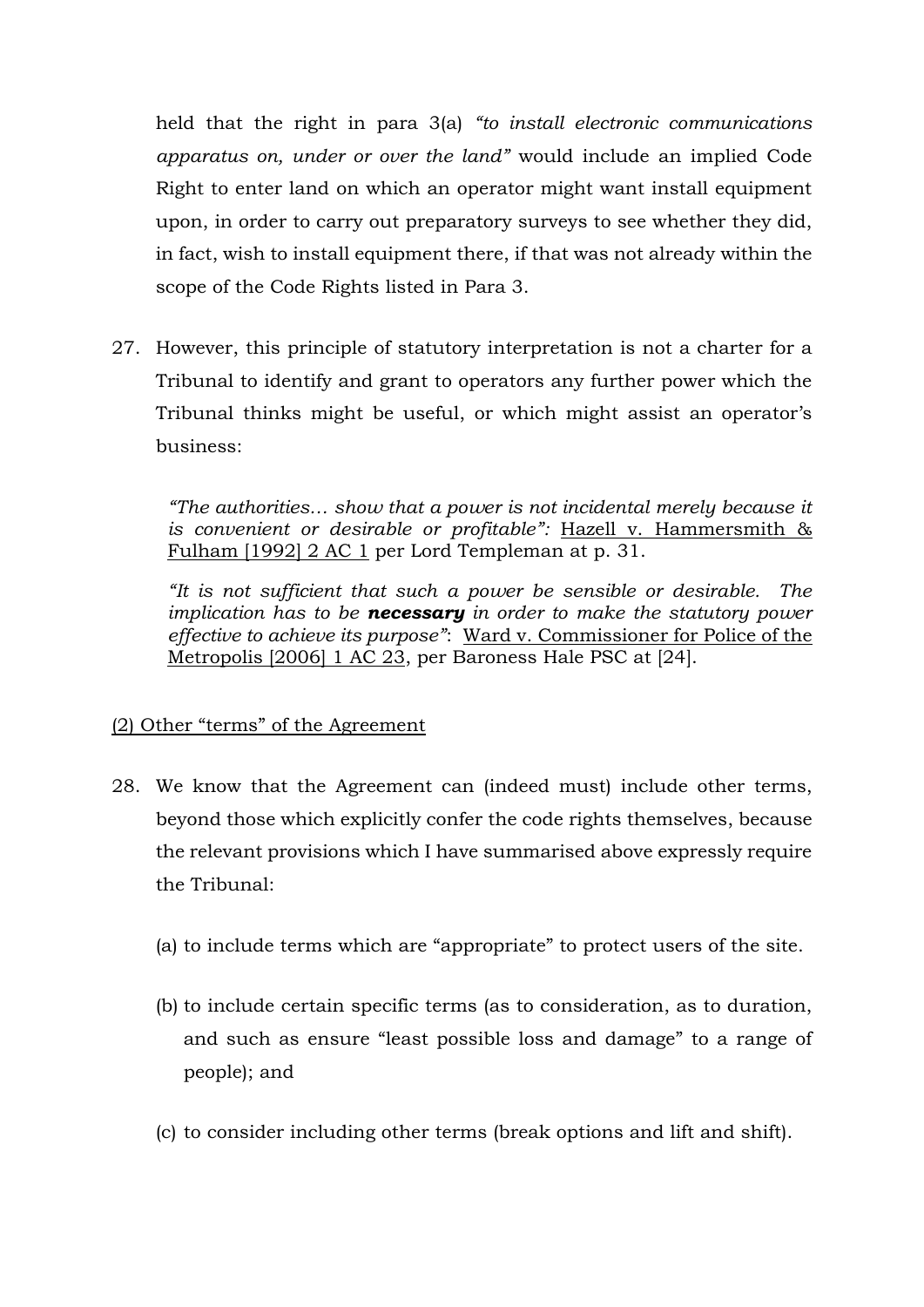- 29. But what else might be included as a "term" of the agreement? Does the Tribunal have jurisdiction to impose any and all obligations on the parties it thinks "appropriate" by the terms of the agreement?
- 30. Of course, in contractual parlance a "term" of an agreement may refer to absolutely any provision of a contract. In CTIL v. Keast [2019] UKUT 116 Judge Elizabeth Cooke accepted CTIL's submission that the expression *"terms*" is not restricted when it is used within the Code. She held that, so long as the Tribunal properly exercises its obligations to include such terms as it thinks *"appropriate"* and to impose the agreement with such modifications as it thinks *"appropriate"*, there are no other jurisdictional restrictions on what a Code Agreement which is being imposed may include by way of its provisions – that is, its *"terms"*.
- 31. The agreement sought by CTIL in Keast (which is its standard form agreement) seeks to impose *"terms"* of the following nature:
	- i. Warranties and a covenant for quiet enjoyment by the Respondent.
	- ii. The right for the Claimant to install and run a generator indefinitely.
	- iii. The right to compel the Respondent to enter into agreements with third parties and to restrict his rights to negotiate with them.
	- iv. The right to restrict the Respondent's access to the site.
	- v. Obligations on the part of the Respondent to maintain the condition of his farm and to protect the site from interference.
	- vi. The obligation of the Respondent to notify the Claimant of various matters.
	- vii. Covenants by the Respondent not to interfere with the site or to authorise any interference.
	- viii. A restriction on the Respondent's ability to develop other parts of his property.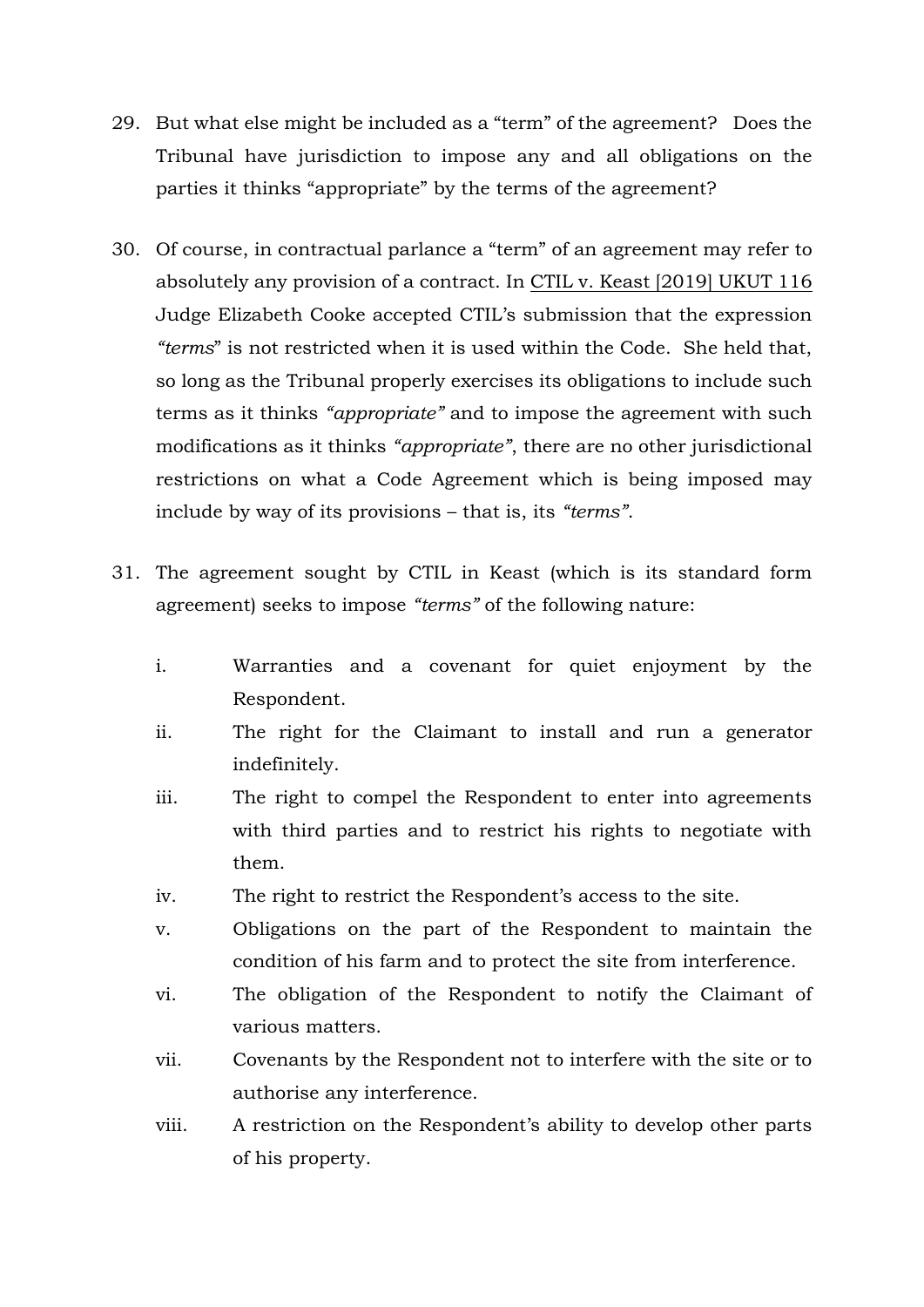- 32. Judge Cook held that all of these were theoretically capable of being imposed as part of the *"terms"* of a Code Agreement, although she expressed doubts about whether, applying the *"appropriateness"* test, they would *in fact* be imposed by the Tribunal7.
- 33. So, if Judge Cook is correct, since the expression *"terms"* is capable of encompassing a contractual provision of any sort or effect, and since the Code does not impose any further express limitation on what may constitute a *"term"* of the agreement, a Code operator may ask the Tribunal to grant any right over the landowner, or impose any obligation on the landowner, and the Tribunal may grant or impose all of them where it thinks that is *"appropriate"*. Of course, it may be doubtful that the Christmas Card term would be considered appropriate, but it is not outside the power of the Tribunal to impose it if it thinks otherwise.

### **Can that be correct?**

- 34. Judge Cook held that if the draftsman of the Code had intended the expression *"terms"* to have a more limited meaning than 'a provision of the agreement' the draftsman would have said so. That itself seems somewhat optimistic, given the Delphic drafting of the Code.
- 35. However, that view also presupposes that the single and ordinary relevant meaning of the word "terms" is: "any provision of a contractual agreement". Of course, there is another contractual sense in which the word "terms" is used. The word is also used in the sense of: "the terms upon which a contractual right may be exercised". When used in this more limited sense, the word refers to the preconditions for the exercise of a contractual right, and the parameters within which the right may be exercised. So, for example, a right of access may be granted upon "terms" that it is only exercisable upon giving notice.

**<sup>.</sup>** <sup>7</sup> Since the issue of jurisdiction was being determined as a preliminary issue, she did not have to rule on the appropriateness of any of the terms.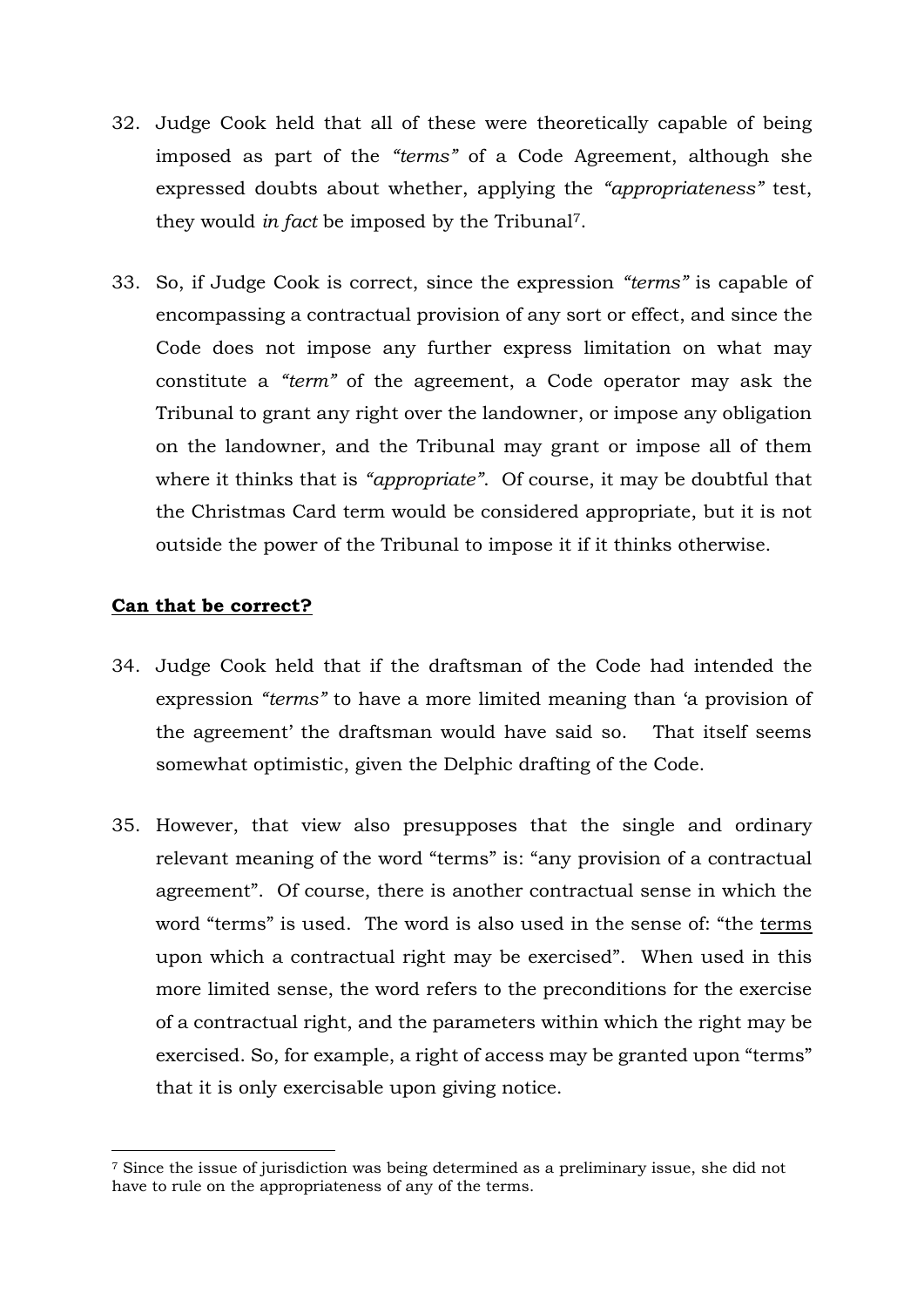- 36. Judge Cook did not select between these two possible meanings, in deciding what the draftsman of the Code meant. She simply adopted the wide meaning as the starting point, and then noted that the draftsman had not imposed any further constraints upon that wide meaning. If she had sought to select between these two potential meanings of the word "terms", she would have found considerable help from the other provisions of the Code.
- 37. Firstly, because the Code requires the Tribunal to ensure some terms are included in any Code Agreement which it imposes, and the Code requires the Tribunal to consider including others, we can examine the common characteristics of all those terms to which the Code expressly refers. All of the terms expressly referred to in the Code are, in fact, good examples of 'terms' in the narrower sense: the parameters of the exercise of Code rights, or the conditions for their exercise. They are terms which provide that the operator can exercise the Code Rights:
	- Only for the specified duration of the agreement (or until notice is given);
	- In return for paying consideration for the rights;
	- Subject to those limitations which are necessary to protect others from damage;
	- Subject to the right of others to require the equipment to be lifted and shifted.
- 38. Secondly, at Para 12 of the Code, the draftsman has actually used the word "terms" in the more limited sense of 'the parameters within which the Code rights may be exercised, and the conditions for their exercise'. That provision states: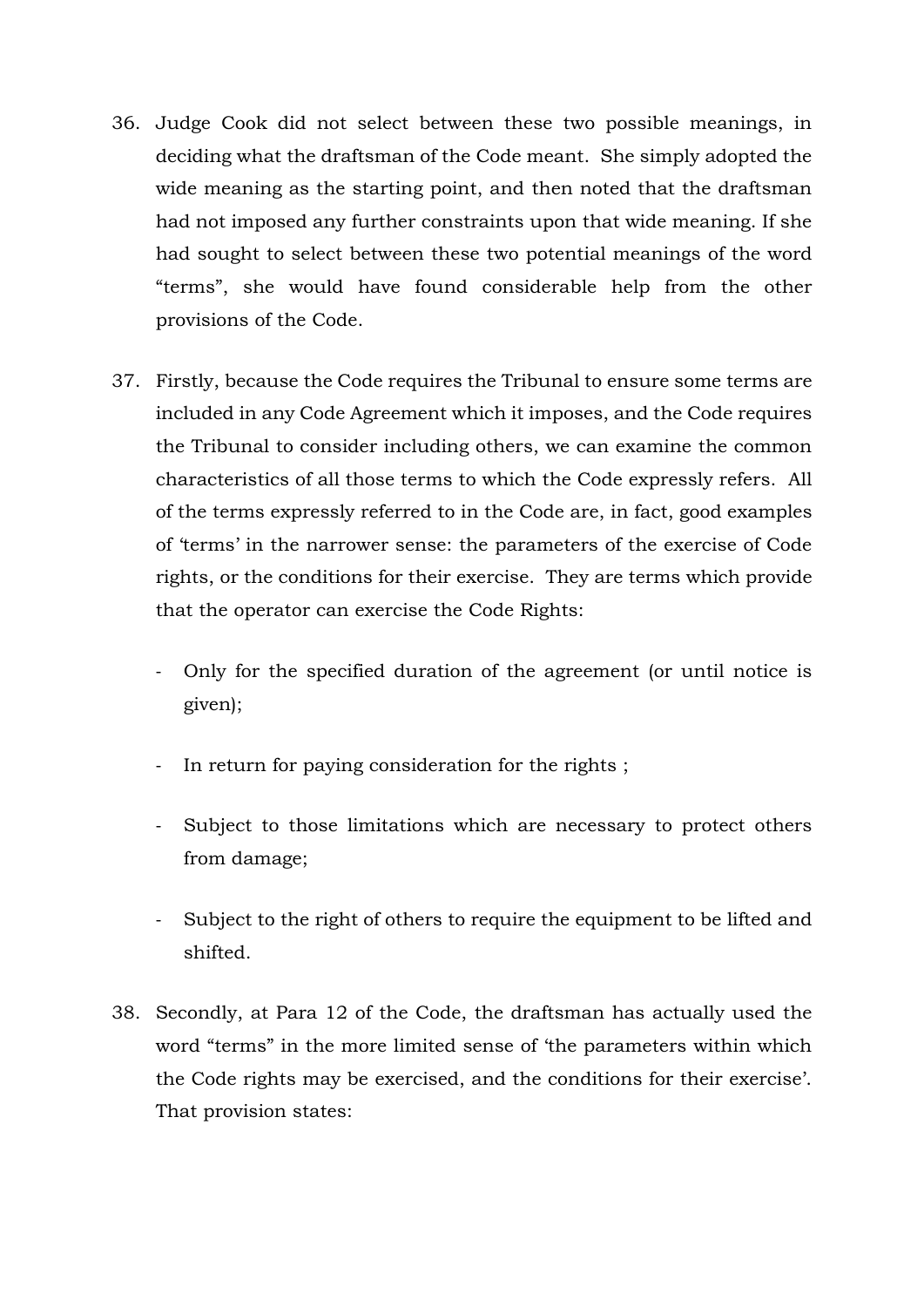*"A code right is exercisable only in accordance with the terms subject to which it is conferred."* 

- 39. Thirdly, and perhaps most fundamentally, if the expression *"terms"* is used in the Code in an unrestricted sense, this leads to the conclusion that the Tribunal may confer rights on an operator through the *"terms"* of the Code Agreement, which are outside the scope of those rights which, by Para 3 of the Code, are capable of being *"conferred"* as Code Rights. In other words, if an operator requires a power which is outside Para 3, it can simply call it a *"term"* of the agreement and the operator can have the right conferred by the Tribunal anyway. This interpretation seems deeply at odds with the general principle of statutory interpretation (referred to by Judge Cook) that, where there is any ambiguity, the construction chosen will be the one that interferes least with private property rights: see R (Sainsbury's) v Wolverhampton City Council [2011] 1 AC 437.
- 40. Fourthly, the decision in Keast represents a somewhat fundamental widening of the apparent ambit of the Code in terms of imposing rights and burdens. For example, looking back at the list of Code Rights within para 3 (and, indeed, those *"terms"* of Code Agreements the nature of which is actually discussed in the Code), it can be observed that only one of them even arguably represents a right to make someone else do anything: the right to require someone to lop trees (set out in Para 3(i)). Neither does Para 3 include any right to impose restrictions on the other property of the landowner (or of 3rd parties) other than those restrictions that might necessarily arise as a by-product of the grant of code rights, and the universal obligation placed upon a grantor not to derogate from his grant.
- 41. However, Judge Cook has held that the Tribunal has the jurisdiction to: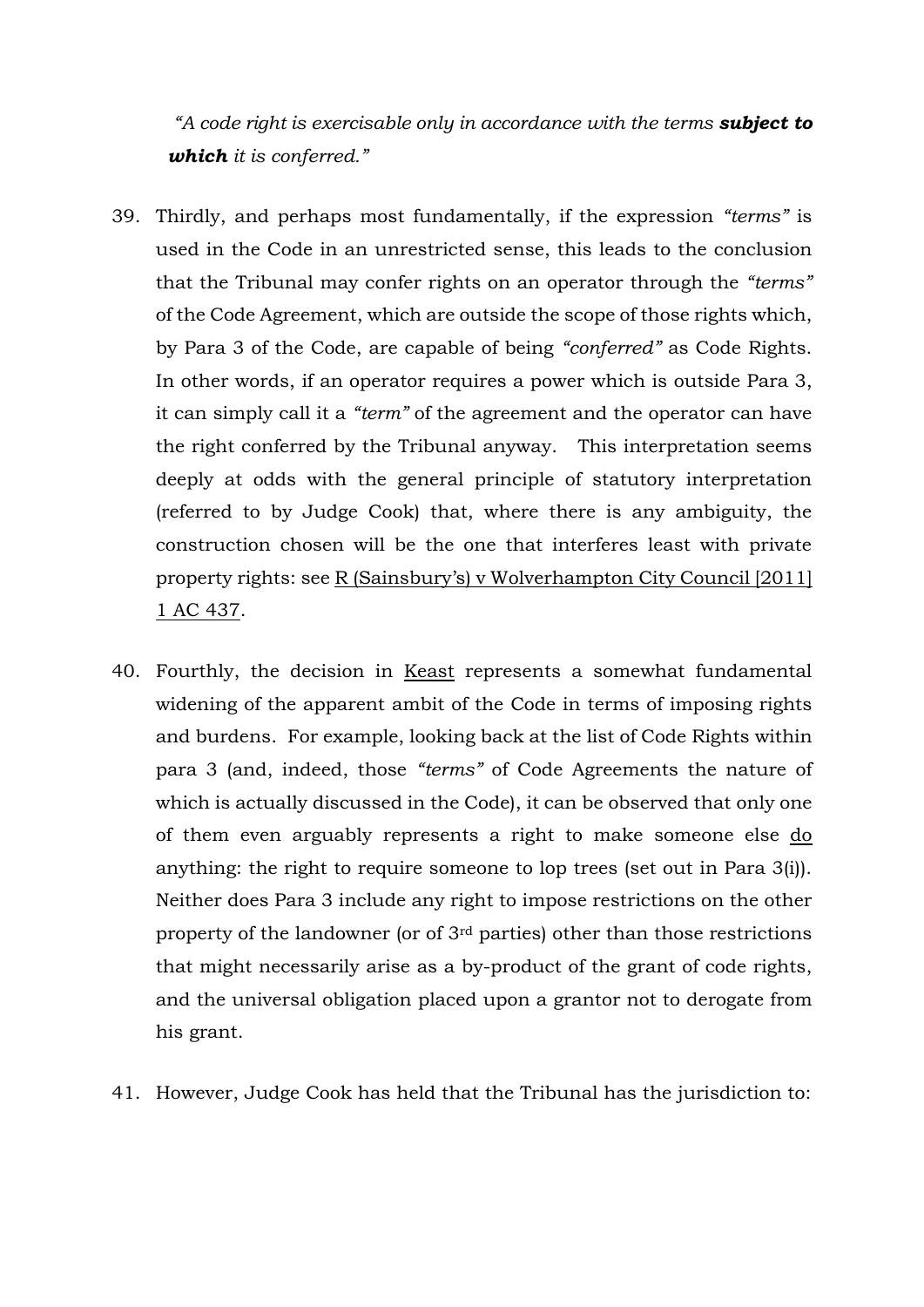- Make the occupier of land give a warranty that it has title to grant the agreement (which it is actively seeking not to grant).
- Make the landowner (and its successors) maintain land around the cell site in a particular condition.
- Prevent the landowner from building on any of the rest of his (43 acre farm) without first giving notice, and then only in particular circumstances.
- 42. The view of Judge Cooke in Keast is also hard to reconcile with the view of the Deputy President expressed in CTIL v. University of London [2018] UKUT 0356. One of the arguments advanced by CTIL was that para 23(1) of the Code enabled the Tribunal to confer additional rights which were not code rights. Para 23(1) says:

*"(1) An order under paragraph 20 may impose an agreement which gives effect to the Code right sought by the operator with such modifications as the court thinks fit."* 

43. It was said that the power to "give effect to" the Code Rights included the power to confer additional rights. This was rejected by the Deputy President, who stated (at [79]):

*"I do not accept that this is the effect of paragraph 23(1), which seems to me to be concerned with modifying the rights sought by the code operator rather than augmenting the list of Code rights by a power to impose non-Code rights."* 

44. Perhaps slightly more consistent with the very wide view of what the *"terms"* of an imposed Code Agreement might contain is the Deputy President's decision in EE v. Islington LBC [2019] UKUT 53. In that case Jonathan Wills, for Islington, sought to persuade the Tribunal that it could not impose an agreement which granted a lease to EE – that is, a an agreement the terms of which created and conferred an interest in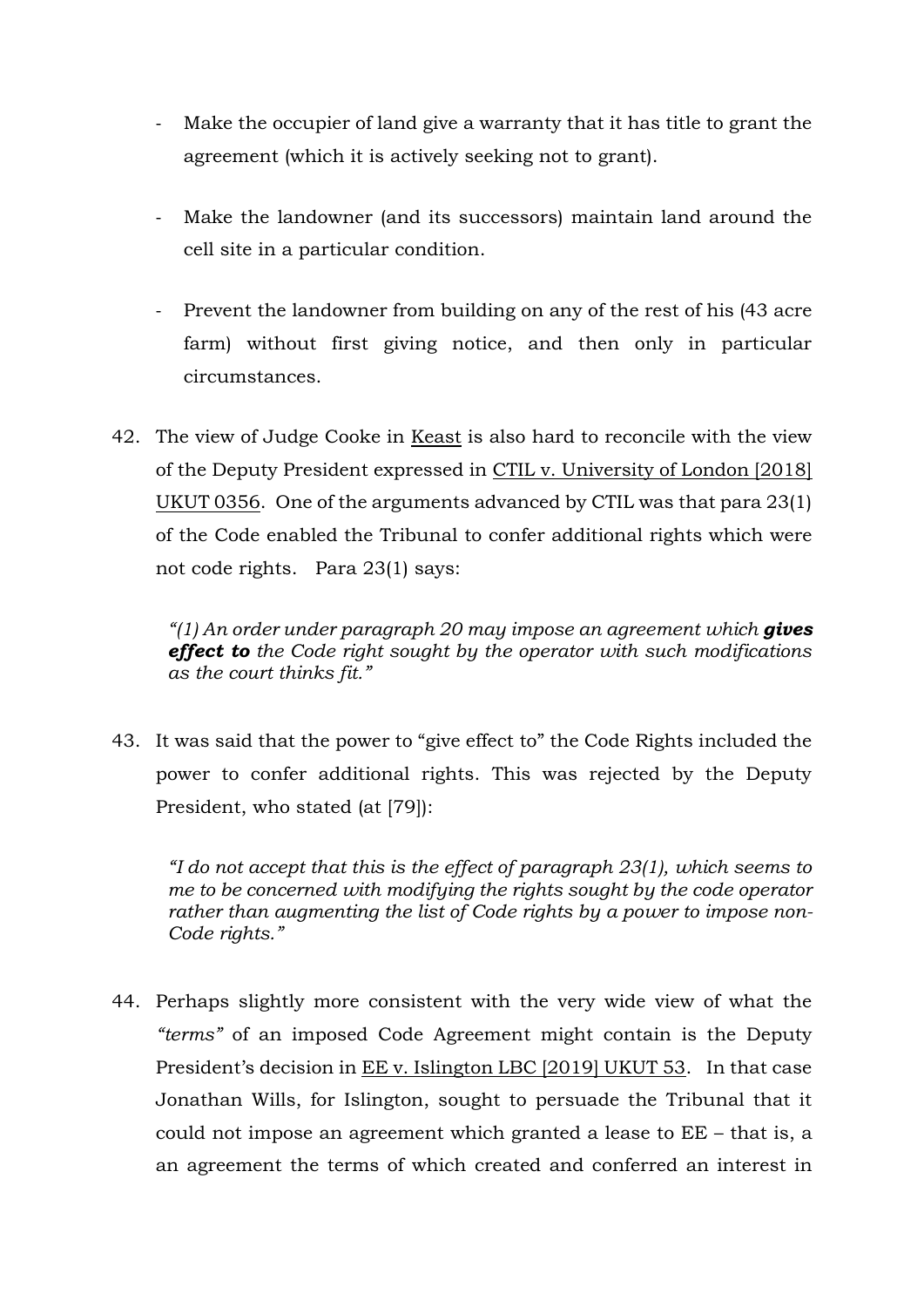land upon EE. The Tribunal held that the *"terms"* conferring a Code right to occupy land could have the effect of conferring a lease. The Deputy President appears to have been influenced by the fact that the draftsman clearly acknowledge that a lease could, in some circumstances be a Code Agreement, at least if it is made by agreement (since only some leases conferring Code Rights are excluded from the definition of a Code Agreement). But, it is also clear the case that an operator and occupier of land can enter into forms of agreement which a Tribunal could not impose. For example, a Code Agreement entered into voluntarily under Part 2 need not include any provisions for adequate consideration, whereas one imposed by the Tribunal can do so. So the fact that the parties can, by agreement, create a lease which confers Code Rights and is a Code Agreement, does not tell you that the Tribunal can impose such a lease.

- 45. In fact, it is not unusual for Parliament to grant compulsory powers to undertakers over landowners which are more constrained in their scope than the undertakers could voluntarily agree with the landowner. See, for example, the limitations on the scope of a 'necessary wayleave' under the Electricity Act 1989.
- 46. Neither is there any need for the Code to be interpreted so as to grant exclusive possession to a code operator (so as to create an estate in land). That has not been found to be necessary for other statutory undertakers, and wayleaves are created by many statutory schemes as a way of permitting statutory undertakers to make use of land, without granting them any interest or estate in that land. Moreover, if there were a need for an operator to acquire estates interests in land, the Communications Act 2003 (as amended) includes specific, but limited, powers of compulsory acquisition in order to do so<sup>8</sup>.

1

<sup>8</sup> See s. 118 and Schedule 4,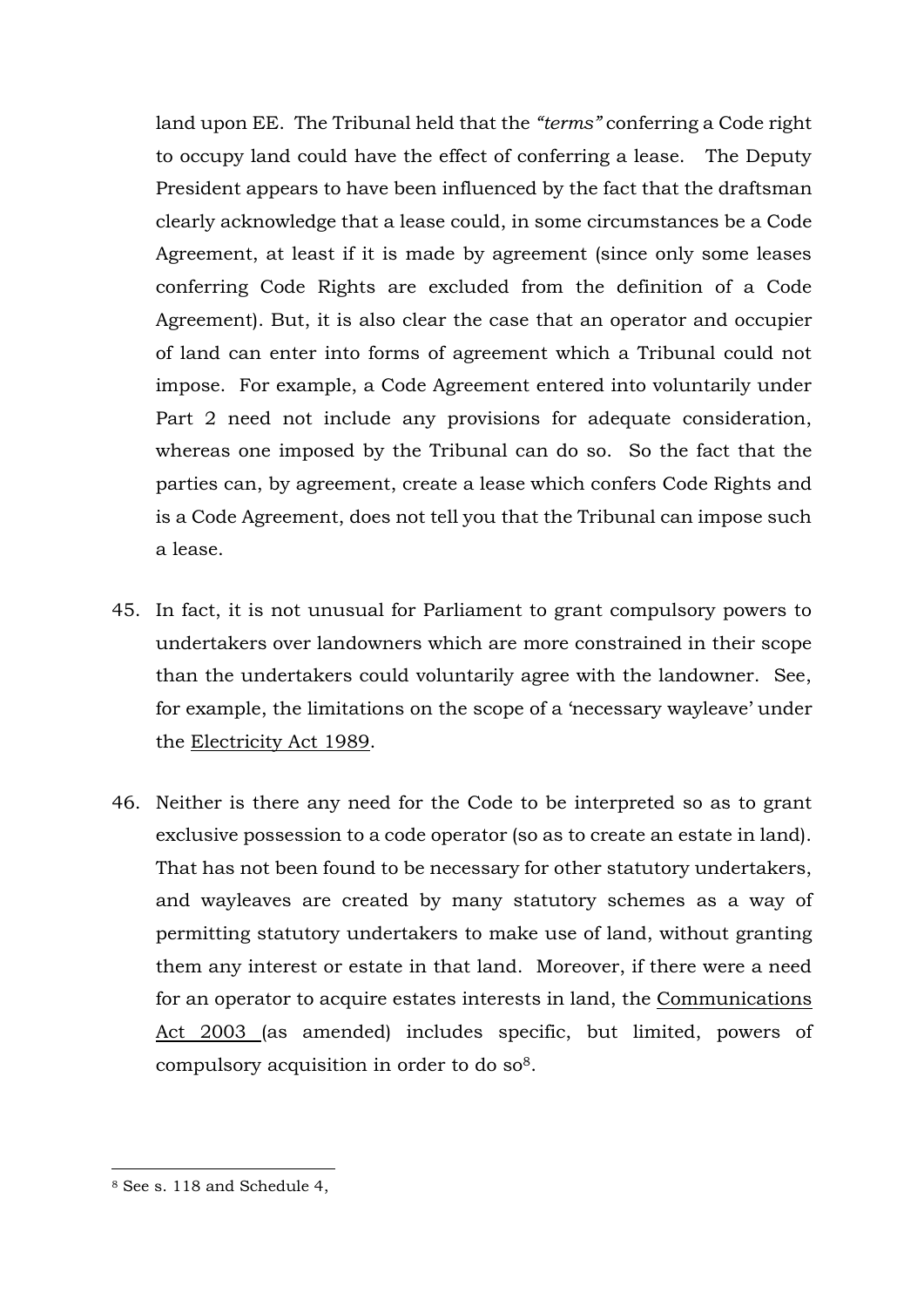47. At some point the Court of Appeal will look at this issue (possibly in Keast). The Tribunal has so far generally demonstrated an approach to the Code of identify its broad policy as being pro-operator and then (despite its references to the correct approach to statutory interpretation) selecting an interpretation which best serves that purpose. That is not a correct approach to statutory interpretation:

*''When interpreting a statute, the court's function is to determine the meaning of the words used in the statute. The fact that context and mischief are factors which must be taken into account does not mean that, when performing its interpretive role, the court can take a freewheeling view of the intention of Parliament looking at all admissible material, and treating the wording of the statute as merely one item. Context and mischief do not represent a licence to judges to ignore the plain meaning of the words that Parliament has used. As Lord Reid said in Black-Clawson International Ltd v. Papierwerke Waldhof-Aschattenburg AG [1975] AC 591, 613, "We often say that we are looking for the intention of Parliament, but that is not quite accurate. We are seeking the meaning of the words which Parliament used"*<sup>9</sup>

- 48. It is not for the Tribunal to fill any gaps which operators identify in the legislation in relation to the powers they can compulsorily acquire under the Code: *"the proper course is to apply to Parliament for further powers"10*. If Code Operators require further rights they must seek a  $(further<sup>11</sup>)$  amendment of the Para 3 list of Code Rights.
- 49. I very much doubt that the Court of Appeal will adopt the same, somewhat "free-wheeling", approach to the interpretation of this legislation.

 $\overline{a}$ 

<sup>9</sup> Williams v. Central Bank of Nigeria [2014] AC 1189 per Lord Neuberger at [72],

<sup>&</sup>lt;sup>10</sup> Attorney General v. Mersey Railways [1907] AC 415 per Lord Macnaghten at p. 417.

<sup>&</sup>lt;sup>11</sup> The list of Code Rights was expanded with the implementation of the new Code from that which pertained under the old Electronic Communications Code.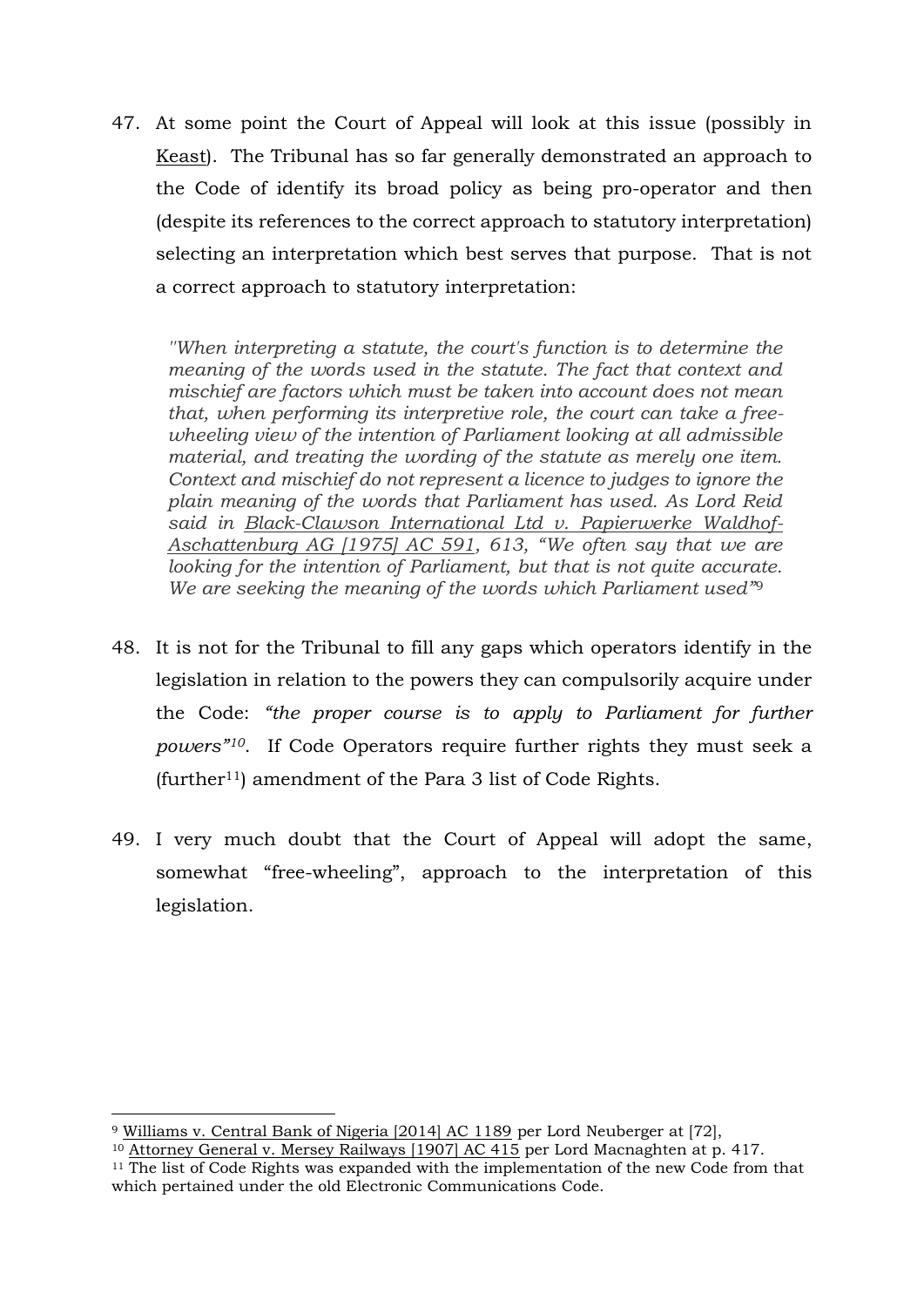### **Conclusions**

**.** 

- 50. So, as the law stands, an operator can seek to include anything it likes within the provisions of an agreement which it seeks to impose by serving a notice under para 20. The landowner is then left with the following responses:
	- (i) It may argue that further terms must be included on the grounds that they are *"appropriate for ensuring that the least possible loss and damage is caused by the exercise of the code right"*
	- (ii) It may ask the Tribunal to include (and the Tribunal must consider including) a break clause and/or lift and shift provisions.
	- (iii) It may argue that some of the *"terms"* which the operator is seeking are not *"appropriate"*.
	- (iv) It may argue that the agreement, as a whole (that is, after such modifications):
		- (a) subjects it to *"prejudice"* which is not *"capable of being adequately compensated in money"12*; or
		- (b) *"that the public benefit likely to result from the making of the order outweighs the prejudice to the relevant person" having regard to "the public interest in access to a choice of high quality electronic communications services"*
- 51. Of course, to argue any of the above the landowner will have to subject itself to the costs risks of Tribunal proceedings. As things stand, the

<sup>12</sup> Of this, the Deputy President has said: *"It may be better not to speculate on what type of prejudice would be incapable of adequate compensation by money and to leave it to individual cases to provide examples, but there may be cases in which aesthetic or personal considerations meant that compensation for any diminution in financial value did not provide*  adequate recompense for the prejudice that the building owner might suffer." EE & Hutchison 3G UK Ltd v. Islington [2018] UKUT 361.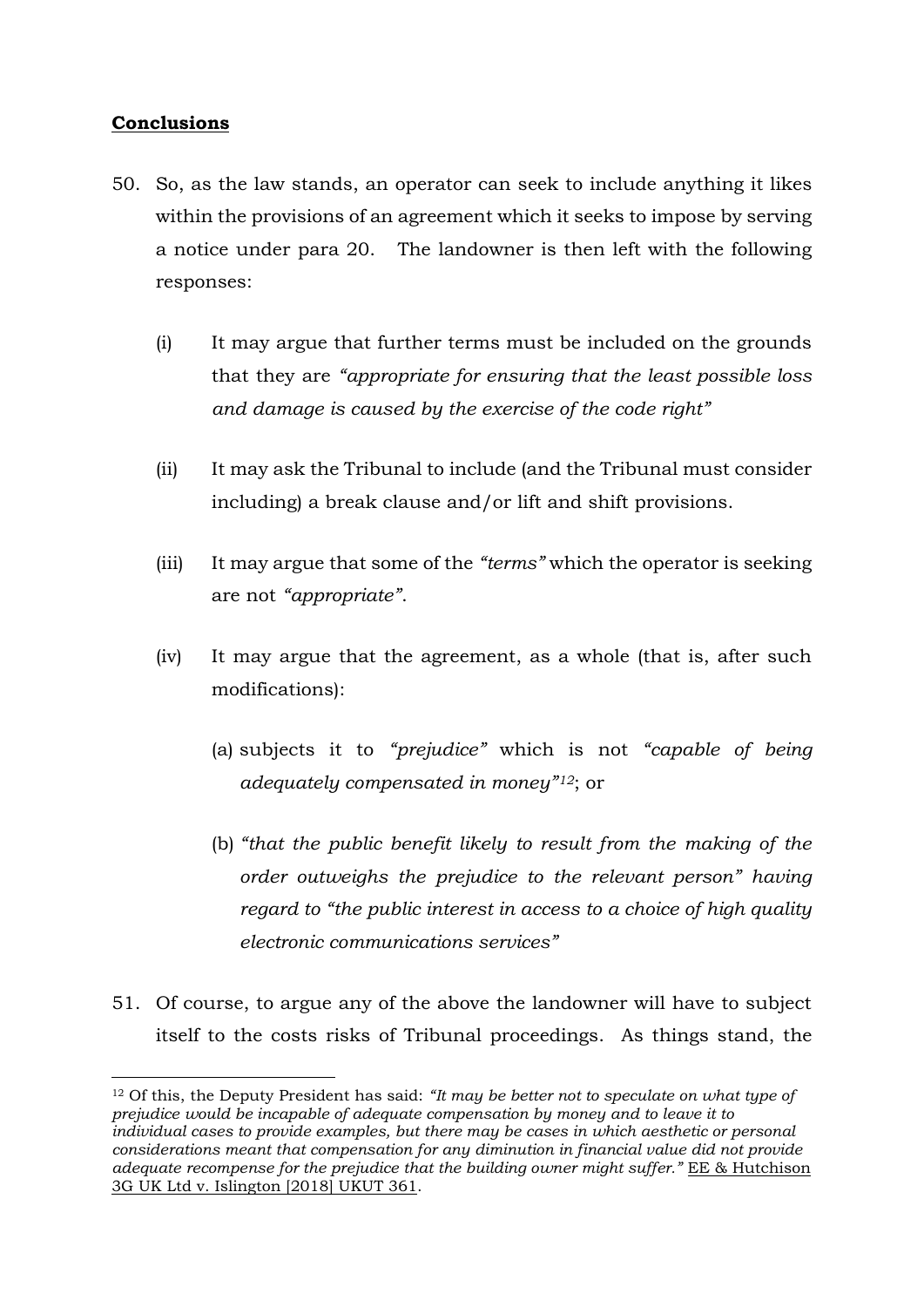Tribunal has not yet adopted any costs policy akin to that which applies in relation to s. 84 of the Law of Property Act 1925, in which a 'cost neutral' approach is adopted in relation to unsuccessful, but not unreasonable, objections<sup>13</sup>.

52. For the moment, if there is any remaining hope for landowners who fear that wide-ranging rights will be imposed upon them, it perhaps lies in the following observation of Judge Cook in Keast as to the approach which the Tribunal will take in deciding whether or not any proposed term is *"appropriate"*:

> *"Clearly in deciding what it thinks appropriate the Tribunal will have very careful regard to the overall scheme of the Code, which provides for the imposition of Code rights and other terms on occupiers of land at a rate of consideration far lower than was payable under the old Code. The Tribunal will have in mind the need to be fair to both parties, and what is "appropriate" is likely to be influenced by the basis of consideration that it can impose. It may be considered inappropriate to impose on a site provider certain obligations intended to facilitate the provision of the operator's network when the consideration receivable by the site provider is to be unrelated to the value of that network." 14*

53. Of course that presupposes that the site-provider is willing to incur the costs-risks of arguing before the Tribunal that a term of the proposed agreement is inappropriate, or that the Tribunal will not simply assume that any term which is not actively objected to must be appropriate. Given the extensive use of standard-form agreements granting to operators all the code rights within Para 3 on very favourable terms, and given the refusal of the Tribunal in EE v. Islington [2018] UKUT 361 even to hear submissions on terms which had not previously been identified by the site-provider as objectionable in the manner in which the Tribunal

**.** 

<sup>13</sup> And in making any costs order the Tribunal is specifically required to have regard "in particular" to the extent to which any party is successful in the proceedings. <sup>14</sup> At paragraph 57.